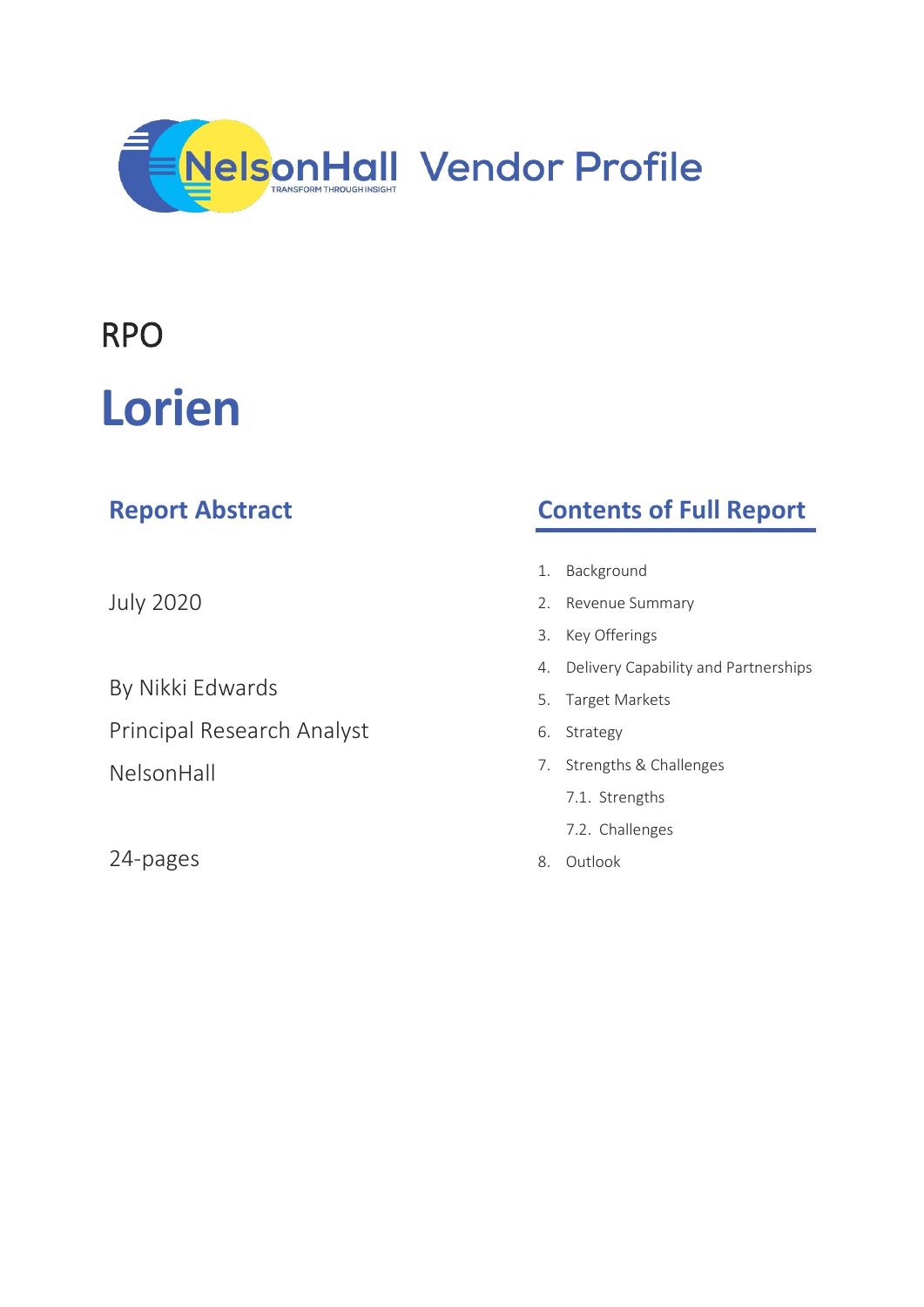

## **Who is This Vendor Assessment For?**

NelsonHall's RPO profile on Lorien is a comprehensive assessment of Lorien's offerings and capabilities, designed for:

- Sourcing managers monitoring the capabilities of existing suppliers of RPO Services and identifying vendor suitability for RPO services RFPs
- Vendor marketing, sales, and business managers looking to benchmark themselves against their peers
- Financial analysts and investors specializing in the RPO sector.

## **Key Findings & Highlights**

This NelsonHall vendor assessment analyzes Lorien's offerings and capabilities in RPO.

Lorien is a specialist technology and transformation recruitment consultancy, and talent solutions provider predominantly focused in the U.K. and is part of Impellam Group.

Lorien offers RPO, Total Talent Acquisition, Project Recruitment, Recruiter on Demand, Permanent Staffing Supply, and Graduate/Early Talent programs. Its broader portfolio includes Managed Service Provider (MSP) and other contingent worker solutions (CWS), including SOW, Payroll solutions, and Consultancy.

In 2019/2020, Lorien has seen a growth in demand for consultancy on all-things technology-related, and training.

Lorien (and the broader Impellam Group) continues to invest in e-volution, its proprietary multifunctional recruitment platform, as well as the latest third-party technologies.

## **Scope of the Report**

The report provides a comprehensive and objective analysis of Lorien's RPO offerings and capabilities, and market and financial strengths, including:

- Identification of the company's strategy, emphasis, and new developments
- Analysis of the company's strengths, weaknesses, and outlook
- Revenue estimates
- Analysis of the profile of the company's customer base including the company's targeting strategy and examples of current contracts
- Analysis of the company's offerings and key service components
- Analysis of the company's delivery organization including the location of delivery locations.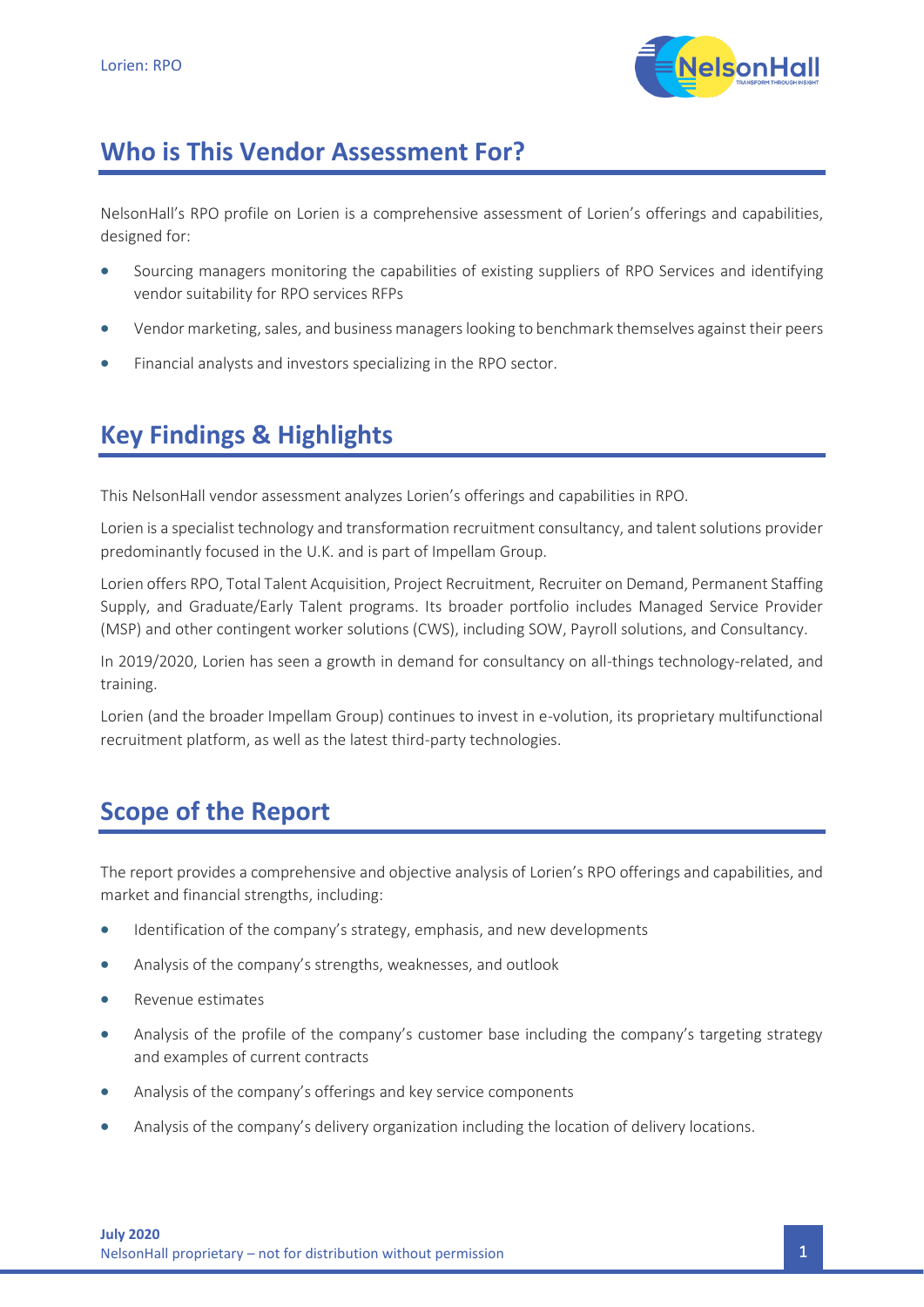

# **Recruitment Process Outsourcing Vendor Assessments also Available for:**

ADP

Alexander Mann Solutions

Avencia

Cielo

IBM TAO

KellyOCG

Korn Ferry

Mindfield Group

NXTThing RPO

PeopleScout

Pontoon Solutions

Resource Solutions

Sevenstep

Taggd (by PeopleStrong)

talentCRU

WilsonHCG